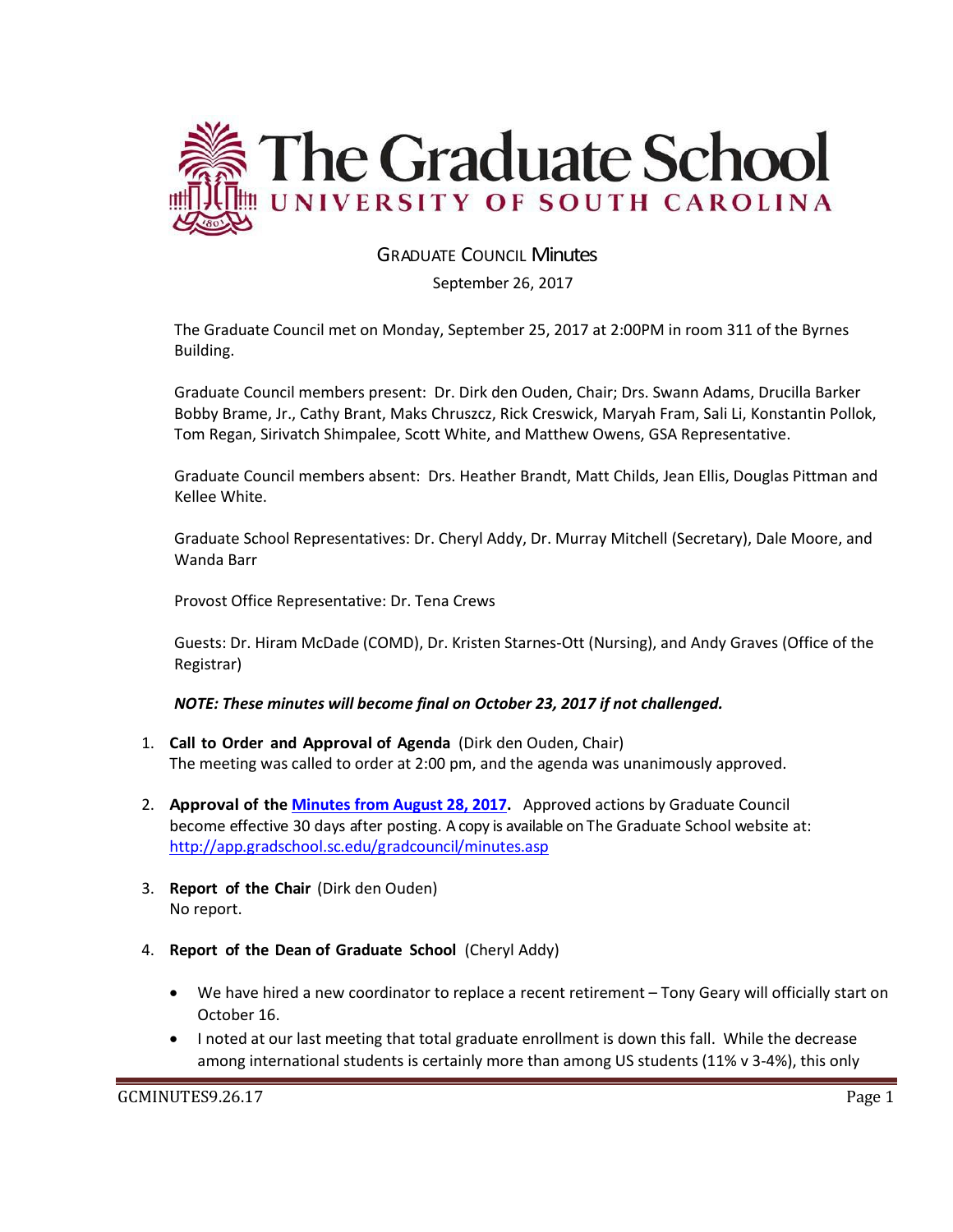accounts for about half of the total decrease. We are exploring other possible reasons, including looking more carefully at two colleges with the largest decreases.

- Thanks to the Graduate School staff who have managed both the Graduate Student Information Fair and the Graduate School Open House in the past few weeks.
- $\bullet$  Summer course schedule please try to follow the standard course times for graduate courses especially if you are requesting general classroom space. My impression is that few graduate students take more than one course at a time (other than in a few select programs that have a full load), so this is a campus issue, not a student-level issue. If you are scheduling courses for online delivery or to be taught in a space your unit controls, I am less concerned about the standard times. Also be cognizant of the enrollment periods with respect to GA appointments. To have GAs enrolled across the entire summer is definitely the best option with respect to "FICA exempt" eligibility.
- Related I will make every effort to clarify enrollment requirements for summer GAs by early in the spring semester. Students applying for special enrollment/Z-status can request up to a full year at a time and doctoral students can be approved for two years with minimal justification.
- Dirk Murray and I met with the Associate/Assistant Graduate Deans Council last week. Much of the discussion focused on standard procedures for requesting and submitting letters of concurrence for course and curriculum proposals and for definitions and procedures for cross-listed courses. More to come on "meets with" courses.

# 5. **Report of the Secretary of the Graduate Council** (Murray Mitchell)

- Reminder to all: please sign in at the front door, and take a copy of the agenda for the meeting.
- Reminder to Council Members to find their Name plate as a courtesy to all members for us to get to know each other better.
- The Web Page has now been updated with the current Council members and membership for each of the standing committees, which are fully staffed—thanks to Libby Cross for updating that information.
- Committees will be busy with already 8 proposals pending for the Humanities Committee, and 17 proposals pending for the Science Committee (deadline is not until end of business on October 2, 2017).
- There are 22, 500/600 proposals before the Curriculum and Courses Committee that will be addressed, potentially for our next meeting.
- As mentioned by Dr. Addy, the Associate/Assistant Graduate Deans Council met, not as a replacement of the Graduate Council, but, as another conduit for sharing, receiving, and discussing issues surrounding graduate education at this university. As ever, as you interact with your colleagues, if there are topics that warrant attention by this Council, please share your thoughts.
- There is another group meeting on Friday, The South Carolina Graduate Deans Association. This is another body to share insights impacting graduate education around the state of South Carolina. So far, there are plans for 35 people from 10 institutions across South Carolina coming to the Clemson facility at Sandhills (on Clemson Road in Columbia).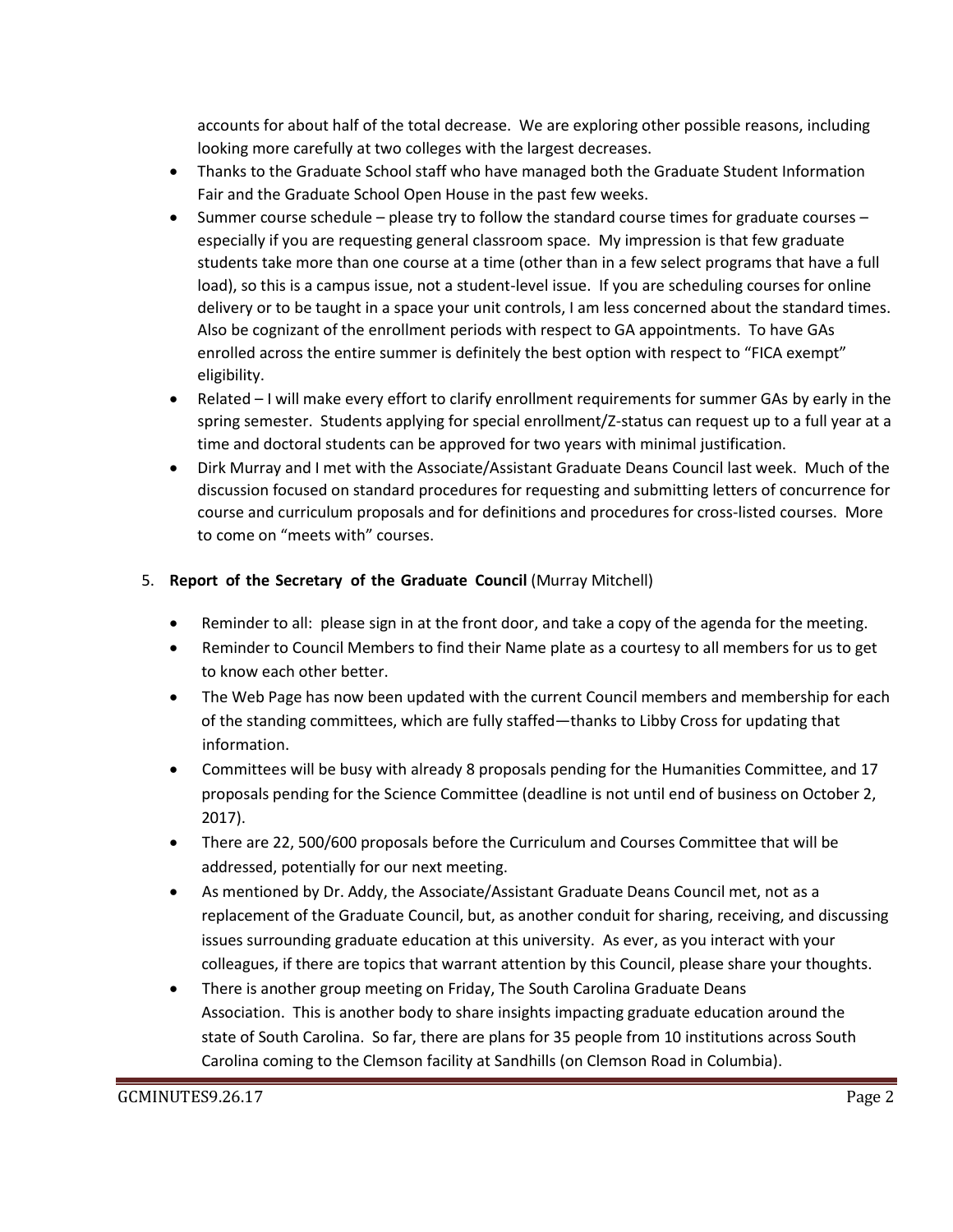- A couple of additional reminders:
	- $\circ$  Please confirm that instructors responsible for teaching graduate courses are Full, Associate or Term Appointment Graduate Faculty.
	- $\circ$  Reminder that assignment of "incomplete" grades should be rare and the result of circumstances beyond the control of students.
	- $\circ$  Please encourage students writing a thesis or dissertation to complete their format check early—not too soon to submit the document they use to propose their topic—it does not have to be a final version of the paper.
	- o Programs of Study are expected, usually, by the second semester of enrollment.

Question about graduate students teaching 500/600 level classes.

- This can be supported, often in professional programs (e.g., teaching, athletic training, physical therapy, etc.), where professionals have a vita to support professional expertise. Please avoid having master's level students (or doctoral students) teaching classes where there are other students in the class that are at the same level as the instructor.
- 6. **Report on Professional Development** (Heather Brandt)

Dr. Brandt was at a conference. Dr. Mitchell reported the following:

The "Shut up…and Write!" Workshops held this past weekend were well attended and successful.

Please note that announcements for upcoming workshops have been distributed by email to the Graduate Council and can be located on the Graduate School web pages in several places: (1) use the "About Us" tab in red; then the "Information Gallery" link for the Professional Development Flyer; and/or (2) Use either the "New & Current Students" or the "Faculty & Staff" red tab, then find the Calendar link for date, time, location, and sign up information for any of the multiple upcoming professional development workshops.

A listing of these workshops was also provided in the Minutes of our August 28, 2017 (link available on the Graduate School web site).

# 7. **Report of the Graduate Student Association Representative** (Matthew Owens)

Mr. Owens reported that GSA had a "Welcome Back" event last month that was attended by over 100 graduate students. Last week, GSA President Clint Saidy, met with President Pastides to discuss three main points:

- Student Health Insurance. UofSC pays 19% toward subsidies as compared to several peer institutions on average pay over 80% toward subsidies. President Pastides pledged to investigate and work on making this issue better for our graduate students.
- More access for graduate students to student ticketing and sporting events. 18% of graduate students are eligible based on their credit hours as compared to 95% of undergraduate students.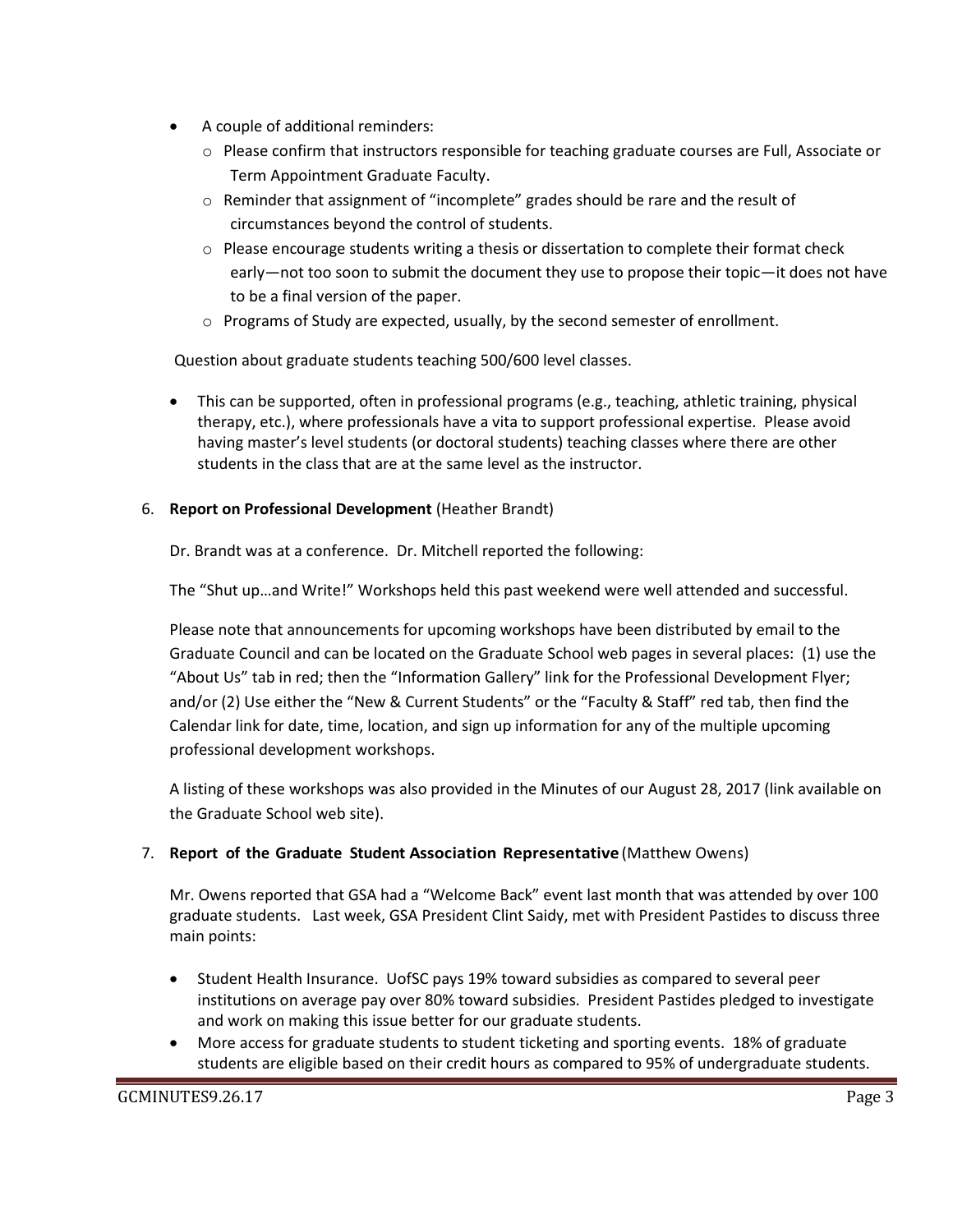This issue will be addressed further with Dr. Edwards, Assistant VP of Student Life.

- Blurred lines between the relationship of GSA and Student Government. As it stands now, GSA falls under Student Government which is mainly composed of undergraduates. GSA President Clint Saidy, and Student Government President Ross Lordo will meet further to discuss how they can unblur some of these lines.
- 8. **Report of the Academic Policy and Practices Committee** (Maryah Fram) No report.
- 9. **Report of the 500/600 Level Courses, Distance Education and Special Courses** (Murray Mitchell)

A listing of 500/600 Level Courses is presented to Council for informational purposes only.

**EMCH 530** (3) Engineering Optimization (New Course Proposal; Spring 2018)

**SLIS 534** (3) Knowledge Discovery Techniques (New Course Proposal; Spring 2018)

#### **Distance Delivery Proposals**

**SLIS 534** (3) Knowledge Discovery Techniques (New Course Proposal; Spring 2018)

#### **Special Topics Course Proposals**

None at this time

#### 10. **Associate Graduate Faculty Nominations** (Murray Mitchell)

| Name:    | <b>Megan Cain (DNP)</b>     |
|----------|-----------------------------|
| Program: | <b>Nursing</b>              |
| Term:    | Fall 2017 - Fall 2023       |
| Name:    | Gaye Douglass (DNP)         |
| Program: | Nursing                     |
| Term:    | Fall 2017 - Fall 2023       |
| Name:    | Crystal Graham (PhD)        |
| Program: | Nursing                     |
| Term:    | Fall 2017 - Fall 2023       |
| Name:    | <b>Eboni Harris (PhD)</b>   |
| Program: | <b>Nursing</b>              |
| Term:    | Fall 2017 - Fall 2023       |
| Name:    | <b>Rachell Onello (PhD)</b> |
| Program: | Nursing                     |

GCMINUTES9.26.17 Page 4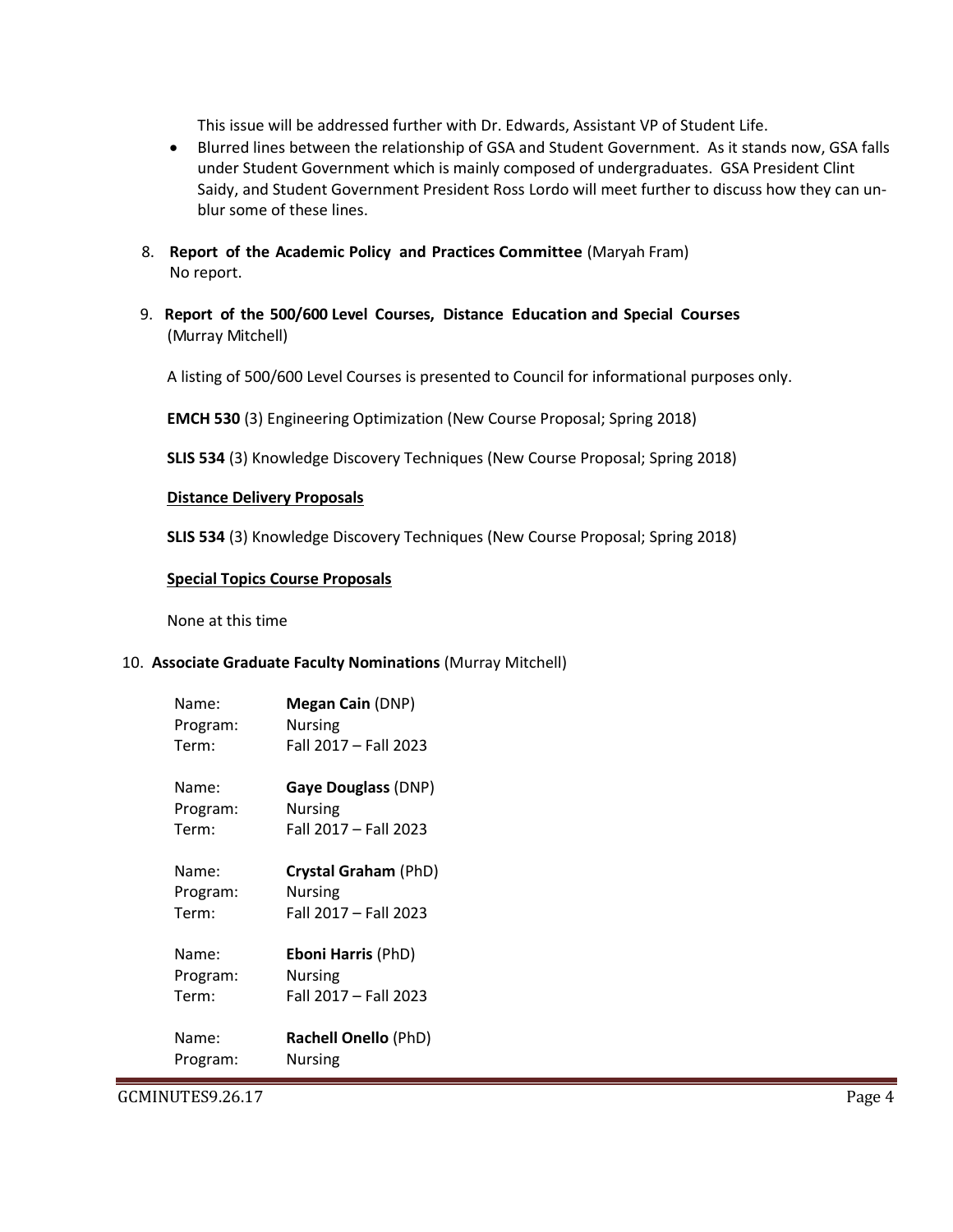| Term:    | Fall 2017 - Fall 2023           |
|----------|---------------------------------|
| Name:    | <b>Kimberly Priode (PhD)</b>    |
| Program: | Nursing                         |
| Term:    | Fall 2017 - Fall 2023           |
| Name:    | <b>Phyllis Ann Raynor (PhD)</b> |
| Program: | <b>Nursing</b>                  |
| Term:    | Fall 2017 - Fall 2023           |
| Name:    | <b>Michael Wirth (PhD)</b>      |
| Program: | Nursing                         |
| Term:    | Fall 2017 - Fall 2023           |

*These nominations received unanimous support by the Graduate Council.*

11. **Fellowships and Scholarships Committee** (Scott White) No report.

#### 12. **Report of Science, Math, and Related Professional Programs Committee** (Rick Creswick)

Below is a list of proposals reviewed by the Committee. Each curricular action can be viewed at this Public Agenda review site: <https://www.sc.edu/programproposal/agenda/?id=31&code=GCO>

At this Public Agenda link, the individual proposals are not live-linked, but agenda items are listed in alphabetical order. To view the full proposals, GC members and Committee Chairs still need to go to the Committee Review site, and filter for "Committees", then for the "Committee" called "Added to Grad Council agenda."

- **NURS Major/Degree Program**, Masters of Science in Nursing Informatics, Nursing, New Major/Degree Program: Summer 2018
- **NURS 775** (3) Foundations in Nursing Informatics, Nursing, NCP: Summer 2018
- **NURS 777** (3) Nursing Informatics Practicum, Nursing, NCP: Summer 2018
- **PUBH Major / Degree Program**, DrPH in Biostatistics, Public Health, Terminate Program: Fall 2018
- **PUBH Major / Degree Program**, DrPH program in Health Services Policy and Management, Public Health, Terminate Program: Fall 2018

#### *These proposals were unanimously approved by Graduate Council.*

 13. **Report of the Humanities, Social Sciences, Education, and Related Professional Programs Committee** (Drucilla Barker)

Below is a list of proposals reviewed by the Committee. Each curricular action can be viewed at this Public Agenda review site: <https://www.sc.edu/programproposal/agenda/?id=31&code=GCO>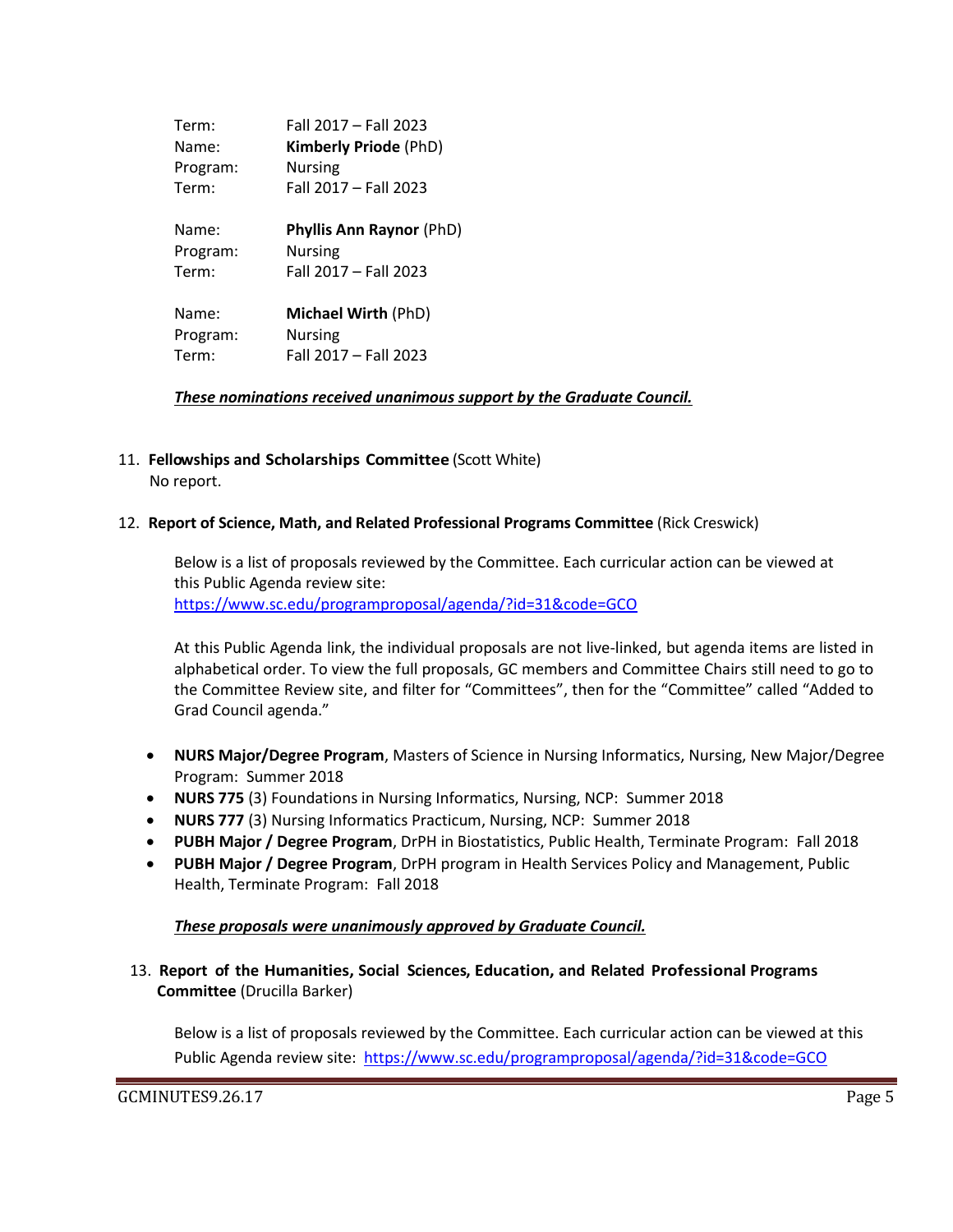At this Public Agenda link, the individual proposals are not live-linked, but agenda items are listed in alphabetical order. To view the full proposals, GC members and Committee Chairs still need to go to the Committee Review site, and filter for "Committees", then for the "Committee" called "Added to Grad Council agenda."

- **BADM Major / Degree Program,** AMBA, Business, Change to Major/Degree Program: Fall 2018
- **IBUS 727** (3) Economic Development and Global Strategy, International Business, NCP: Spring 2018
- **IBUS 728** (3) Risk Management and Security Strategies in International Business, International Business, NCP: Spring 2018
- **MGMT 731** (3) Negotiations, Business, NCP: Spring 2018
- **MGMT 732** (3) Learning with Leaders, Business, NCP: Spring 2018
- **MGMT 733** (3) Strategic Management of Technology and Innovation, Business, NCP: Spring 2018
- **POLI 752** (3) Policy Analysis II: Advanced Policy Analysis, Arts and Sciences, NCP: Spring 2018
- **POLI 769** (3) Environmental Policy and Management , Political Science, NCP: Fall 2018
- **PSYC 850** (3) Academic Interventions, Arts and Sciences; NCP: Spring 2018
- **RFMR Major / Degree Program**, Retailing, Master in Retailing, HRSM, Change in Program: Fall 2018
- **RFMR Major / Degree Program**, Retailing, Master in Retailing, HRSM, Change in Program: Fall 2019
- **SOWK 751** (3) Youth and Substance Use, Social Work, NCP: Spring 2018
- **SOWK 830** (3) Community Engaged Research for Social Welfare and Social Change, Social Work, CCP: Fall 2018
- **SOWK 870**, Social Work, Terminate Course: Fall 2018
- **SOWK 871**, Social Work, Terminate Course: Fall 2018
- **THEA 784** (3) Teaching Internship in Theatre I, Arts and Sciences, NCP: Spring 2018
- **WGST 701,** Feminist Theory**,** Arts and Sciences, CCP: Fall 2018
- **WGST 702,** Arts and Sciences, Terminate a Course: Fall 2018

#### *These proposals were unanimously approved by Graduate Council.*

- 14. **Report of the Grievances, Appeals and Petitions Committee** (Swann Adams) No report.
- 15. **Other Committee Reports** No other reports.
- 16. **Old Business** No old business.
- 17**. New Business** No new business.

### 18. **Good of the Order**

 Friendly reminder to please remember to sign in if you have not yet done so, and to Council Members, please remember to pick up your name plate as a courtesy to other members as we